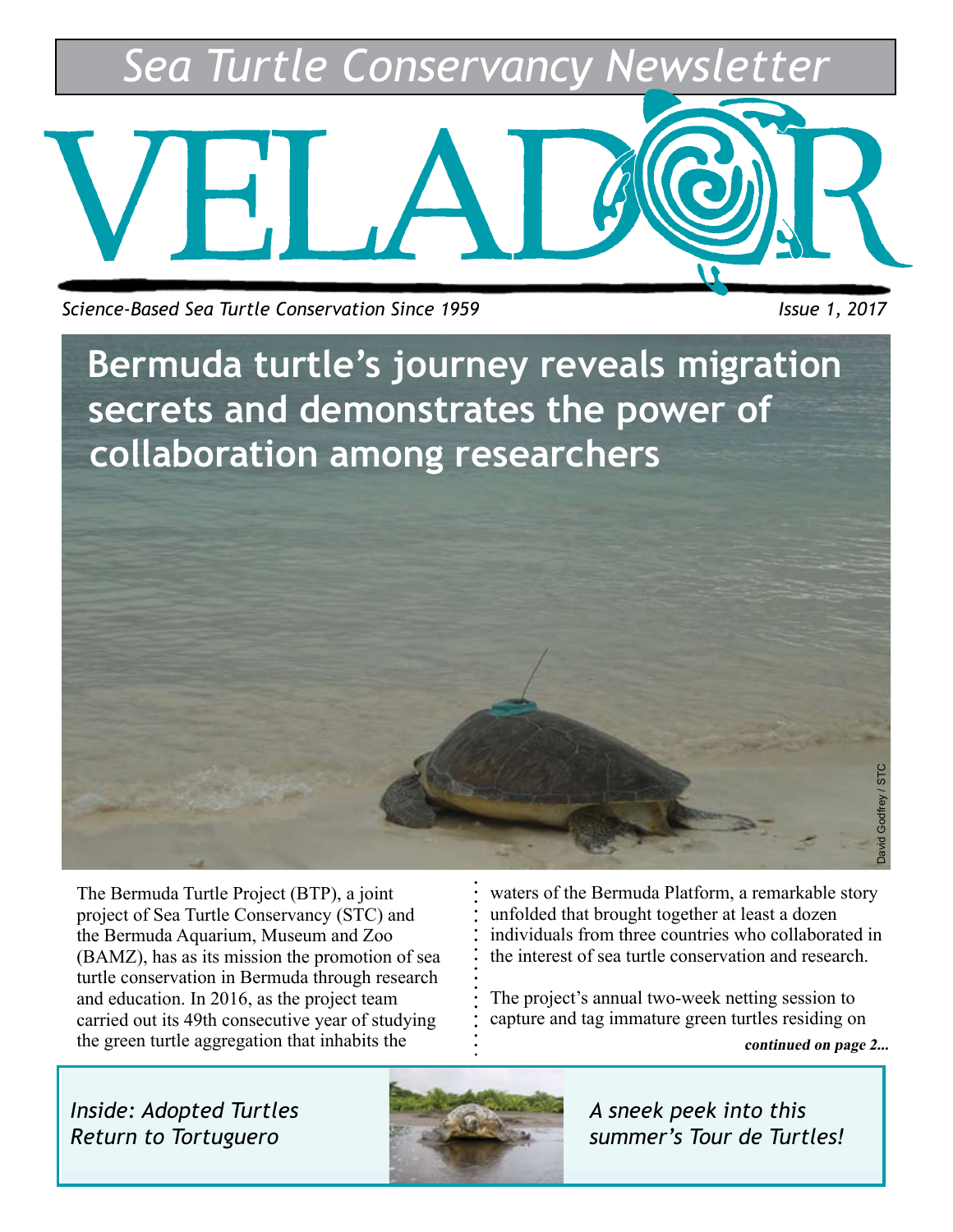#### **... from cover**

Bermuda's seagrass flats took place August 8-18, 2016. Of the 225 turtles captured, three were selected to carry GPS-enabled satellite transmitters that were designed to reveal fine detail in the turtles' use of Bermuda habitats and record their movements around Bermuda or to distant foraging grounds. During the project's history, more than 160 long-distance migrations of Bermuda green turtles have been recorded based on tag returns, mostly to the extensive seagrass flats off the coast of Nicaragua, a distance of at least 1700 miles. But only 19 turtles have been followed using satellite transmitters that recorded their exact path of travel.

One of the three satellite transmitters deployed in 2016 (PTT 163691) was attached to a 67.1 cm green turtle (tag number MM991) captured at Somerset Long Bay, Bermuda, on August 10, 2016. After release, the turtle, nicknamed "Hardy," remained near Somerset Long Bay until August 21 when he began traveling clockwise around the Bermuda Platform. He continued local travel until August 27 when he headed southwest off of the Bermuda Platform, into the deeper waters of the North Atlantic. Once off the Platform, Hardy's travel rate increased to about 2.4 km/hr (1.5 miles/hr). He traveled WSW for nearly 1 month, arriving at Cat Island, in the Bahamas, on September 21. Hardy then continued westward for 8 days across a mixture of shallow platform and deep waters between the Bahamas islands. What was thought to be his final satellite location was recorded on



Hardy's GPS positions as recorded by the transmitter.

September 29 at the southeastern end of Andros Island. Hardy appeared to be continuing his migration when this transmission was received. Why the transmissions stopped was not clear.

To everyone's surprise, after nearly two months of silence, the transmitter began sending location data again on November 27, 2016. Using Google Earth, BTP team members Robert Hardy and Anne Meylan could see from their office at the Florida Fish and Wildlife Research Institute, that all of

#### VELADOR {bel.a.dor}

In Caribbean cultures, **Velador** translates as "one who stands vigil" —referring to turtle hunters who waited at night for turtles to come ashore. Now STC claims this title for its newsletter, and around the world STC's researchers and volunteers are replacing poachers as the new veladors. The **Velador** is published for Members and supporters of the nonprofit **Sea Turtle Conservancy**. STC is dedicated to the conservation of sea turtles through research, advocacy, education and protection of the habitats upon which they depend.

> Executive Director **David Godfrey**

Scientific Director **Dr. Roldán Valverde**

> **Controller Pat McCloskey**

Director of International Policy **Marydele Donnelly**

Technology & Research Biologist **Daniel Evans**

Coastal Policy Coordinator **Gary Appelson**

Membership Coordinator **Tyler Puckett**

Communications Coordinator **Lexie Beach**

> Office Manager **Kim Aslan**

Accounting Assistant **Chase Hill**

Biologist & Lighting Project Manager **Rick Herren**

> Sea Turtle Lighting Specialist **Lauryn Wright**

> Sea Turtle Lighting Specialist **Rachel Tighe**

Development Coordinator & Lighting Assistant **Stacey Marquis**

BIC Community Stewardship Coordinator **Donna Lee Crawford**

> Panama Research Coordinator **Cristina Ordoñez**

> Director, Costa Rica Operations **Roxana Silman**

Tortuguero Station Manager **David Aparici**

Tortuguero Field Research Coordinator **Jaime Restrepo Machado**

Tortuguero Outreach Coordinator **Silvia Arriscado de la Llave**

Tortuguero Visitor Center Coordinator **Mary Duncan**

Panama Assistant Research Coord. **Raúl García Varela**

Panama Education & Outreach Coord. **Georgina Zamora Quílez**

**Sea Turtle Conservancy**

4424 NW 13th Street, Suite B-11 Gainesville, Florida 32609 Phone: (352) 373-6441 E-mail: stc@conserveturtles.org Website: www.conserveturtles.org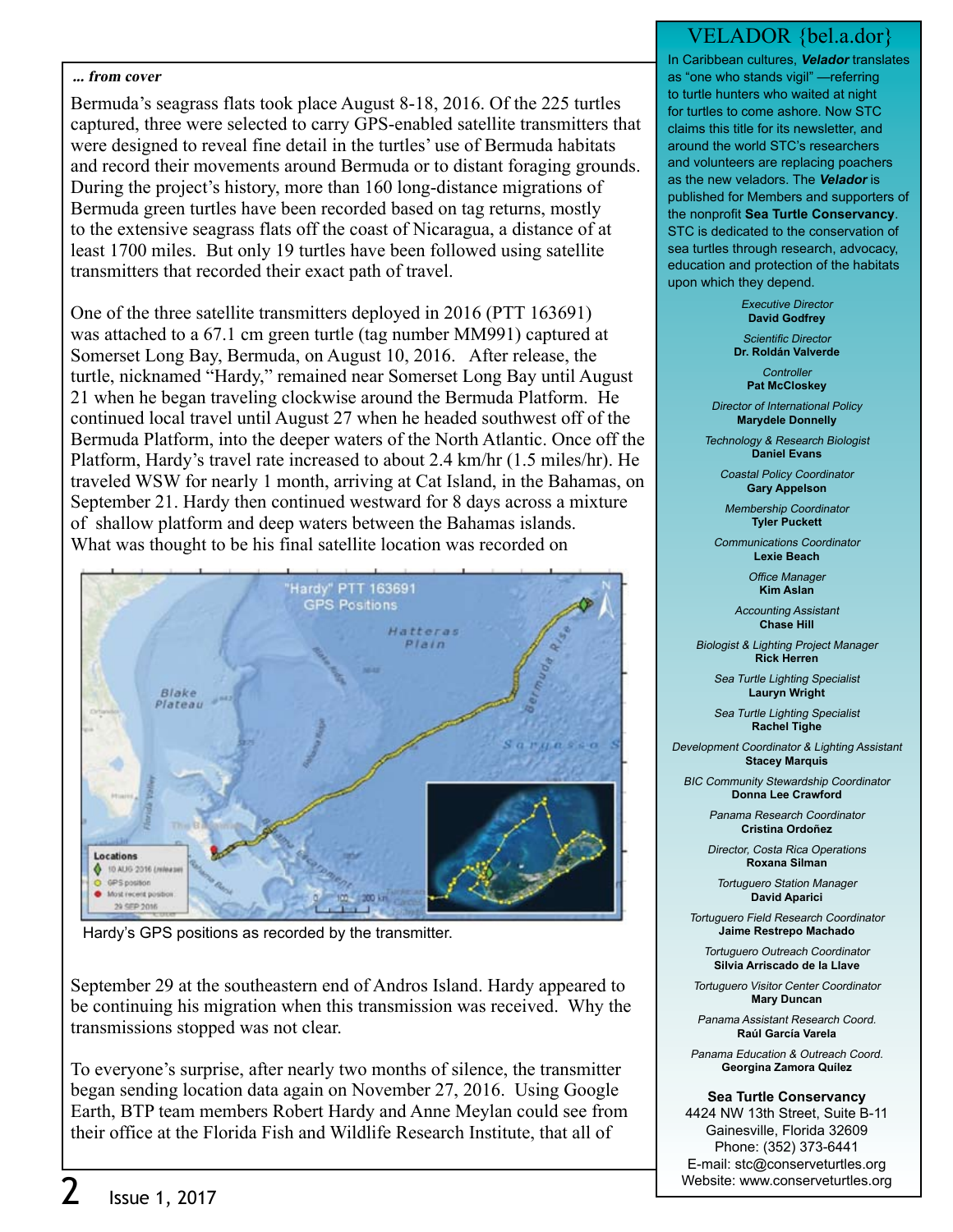the transmissions appeared to be coming from a house in the community of Bluff Settlement, a remote village on the southeastern coast of Andros Island. Recovering the transmitter would potentially mean recovering additional data, and it might enable the refurbishment and reuse of the valuable GPS transmitter.



Hardy being released with a GPS transmitter.

The team contacted Alan Bolten of the Archie Carr Center for Sea Turtle Research to try to find a sea turtle contact in the Bahamas who could investigate. Alan put the team in touch with Liz Brace of the Bahamas National Trust in Nassau, who in turn contacted one of the trust's wardens, Steve Smith, based on Andros Island. A flyer was produced and distributed in Bluff Settlement, showing the approximate location of the turtle's signal and seeking the community's assistance in locating the transmitter.

Weeks passed, and the BTP team was concerned that the battery on the unit would soon expire, greatly reducing the likelihood that the transmitter would be recovered. However, there was not much to do besides wait. On December 19, 2016, Anne received an email from Patrick Talbot, Curator of the Bermuda Aquarium, Museum and Zoo. He had just spoken by phone with McRoy Wilson, manager of the Andros office of the Bahamas Ministry of Tourism, who reported that the satellite tag was now in his office at the tourism department on Andros. Mr. Wilson had been contacted by the Bahamas National Trust warden and had retrieved the transmitter, then found Patrick's phone number on the message glued to it. Patrick passed Mr. Wilson's contact information to Anne and she called him immediately. Mr. Wilson confirmed that he had the tag and reported that it had been found by a diver on a reef along the east coast of Andros, and that when it was found, it was no longer associated with the turtle. This was consistent with the depth data transmitted by the tag when it was brought to the surface and resumed transmittingthe tag had been at about 20 ft below the surface the entire time it was not transmitting. No other details about the tag's recovery were available.

The next challenge was to get the transmitter back to the lab in St. Petersburg where any untransmitted data could be downloaded. There is limited commercial airline service connecting the east coast of Andros with

the U.S. but Mr. Wilson had a quick solution—a small airline called Watermakers Air that lands at an airstrip close to his office on Andros. A call to Jennifer Valencia at Watermakers was all it took to arrange pick up at Congo Town airport the following morning, and delivery a few hours later at an airport in Ft. Lauderdale, FL. Jennifer called to report the transmitter's safe arrival and shipped it to the Florida Fish and Wildlife Research Institute in St. Petersburg, FL.

The tag was a bit battered but still entirely functional. Robert Hardy (for whom the turtle had been named) downloaded the data stored on it and discovered that a large amount of information had remained on the tag—not just from the final days of deployment, but from the entire journey Hardy made from Bermuda to the Bahamas. The number of GPS coordinates available for the travel path for this turtle increased from 365 to 785. With the added points, a remarkably complete track of the animal's migration could be mapped. In addition to location data (latitude and longitude), the transmitter also recorded data on depth, temperature, and diving behavior.

The fate of the turtle Hardy remains unknown, but because of the remarkable collaboration of people from the Bahamas, Bermuda and the United States, the satellite transmitter and some extremely important data on sea turtle migration were safely recovered. A big thanks to all!

> **By Dr. Anne Meylan** *Florida Wildlife Research Institution & STC Research Associate*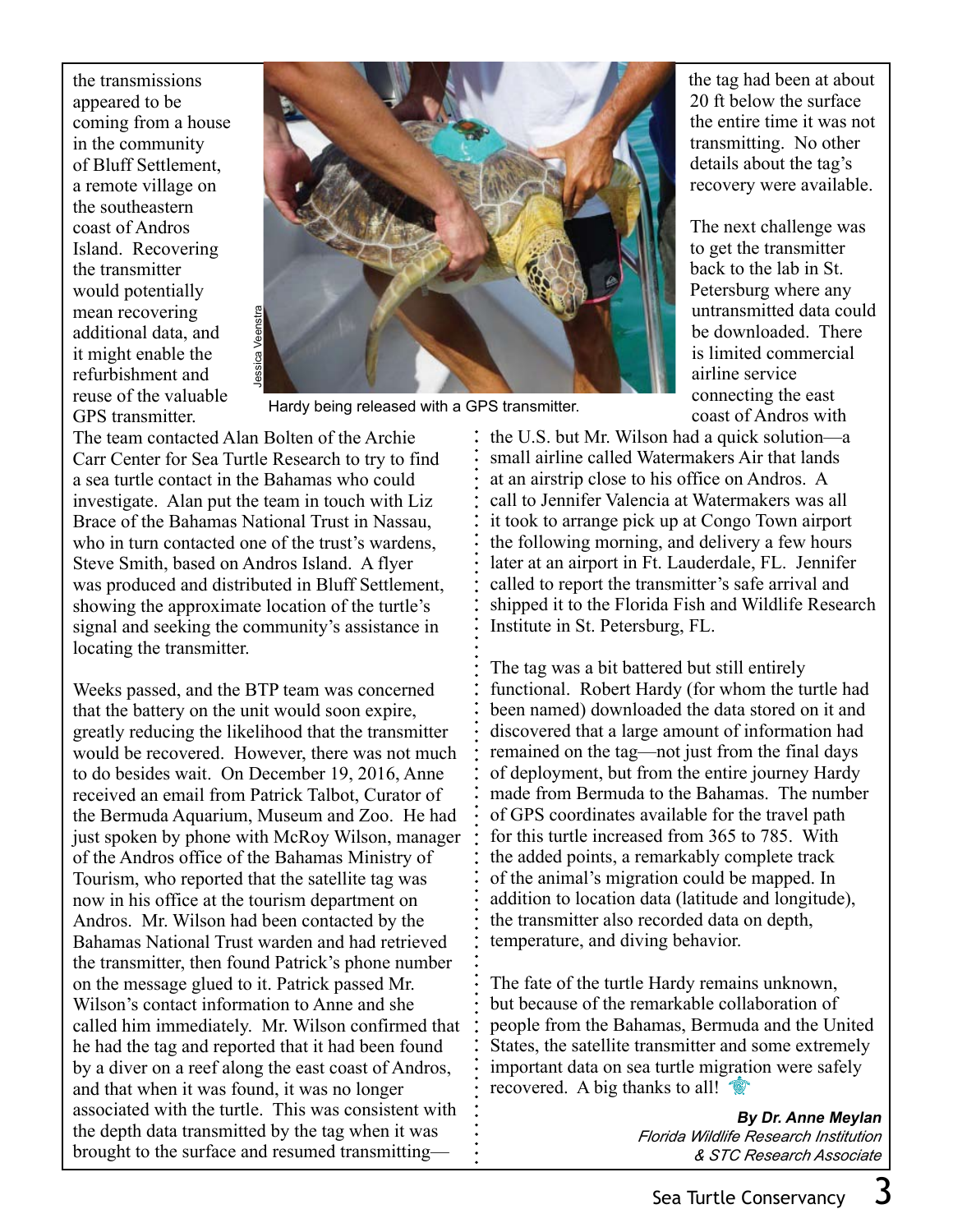## *Tour de Turtles 2017*

The 10th Annual Tour de Turtles is right around the corner! Officially kicking off the first week of August, this year's marathon migration promises to bring fun, education and new turtle friends.

Over the past 10 years, STC has released over 100 satellite-tagged turtles from research sites in Florida, Bermuda, Costa Rica, Panama, Cuba, El Salvador, Puerto Rico, Mexico and Nevis, West Indies. These turtles have provided invaluable data on migratory routes and foraging grounds for five sea turtle species in the Western Hemisphere. The public



turtle releases conducted as part of each Tour de Turtles annually draw more than 5,000 people, and the online portion of the event has reached millions of avid turtle enthusiasts over the years.

This year, STC is placing satellite transmitters on a record 14 to 16 turtles and is hosting live sea turtle release events in Florida, Tortuguero, and Nevis. In addition to the public turtle releases, STC will also be tagging and releasing turtles in Panama and Cuba.

A schedule of public turtle releases is provided below. Mark your calendar so you don't miss any of the fun!

| ANNA MARIA ISLAND LIVE TURTLE                        | NEVIS LIVE SEA TURTLE RELEASE                   |
|------------------------------------------------------|-------------------------------------------------|
| <b>RELEASE</b>                                       | Dates: Sunday, July 16th & Monday, July 17th    |
| Date: June 19                                        | Time: 8:30 a.m. - 9 a.m.                        |
| Time: 8:00 a.m.                                      | Location: Four Seasons Resort on                |
| Location: Coquina Beach                              | Pinney's Beach, Nevis                           |
|                                                      |                                                 |
| FL KEYS REHAB SEA TURTLE RELEASE                     | TORTUGUERO LIVE SEA TURTLE RELEASE              |
| Date: July TBA                                       | Dates: August TBA                               |
| Time: TBA                                            | Time: 9:00 a.m.                                 |
| Location: Sombrero Beach, Florida Keys               | Location: STC's John H. Phipps Biological Field |
| Entrance: This event is free and open to the public. | Station, Tortuguero, Costa Rica                 |
|                                                      |                                                 |

#### **TOUR DE TURTLES KICK-OFF EVENT**

Join Sea Turtle Conservancy as we kick off Tour de Turtles with a celebration featuring hors d'oeuvres, refreshments, live music, and a silent auction to benefit sea turtle conservation and habitat protection in Brevard County. All proceeds from the event support sea turtle conservation efforts.

TOUR DE TURTLES KICK-OFF PARTY Date: Saturday, July 29th Time: 6:00 p.m. - 8:00 p.m. Location: Barrier Island Center 8385 S. Hwy A1A, Melbourne Beach, FL Entrance: Cost: \$20 in advance or \$35 at the door. LIVE SEA TURTLE RELEASE Date: Sunday, July 30th Time: 7:30 a.m. - 10:00 a.m. (*Turtles will be released promptly at 8 a.m.*) Location: Barrier Island Center 8385 S Hwy A1A, Melbourne Beach, FL

**Make sure you subscribe to our E-newsletter or follow us on Facebook to receive updated information regarding releases.**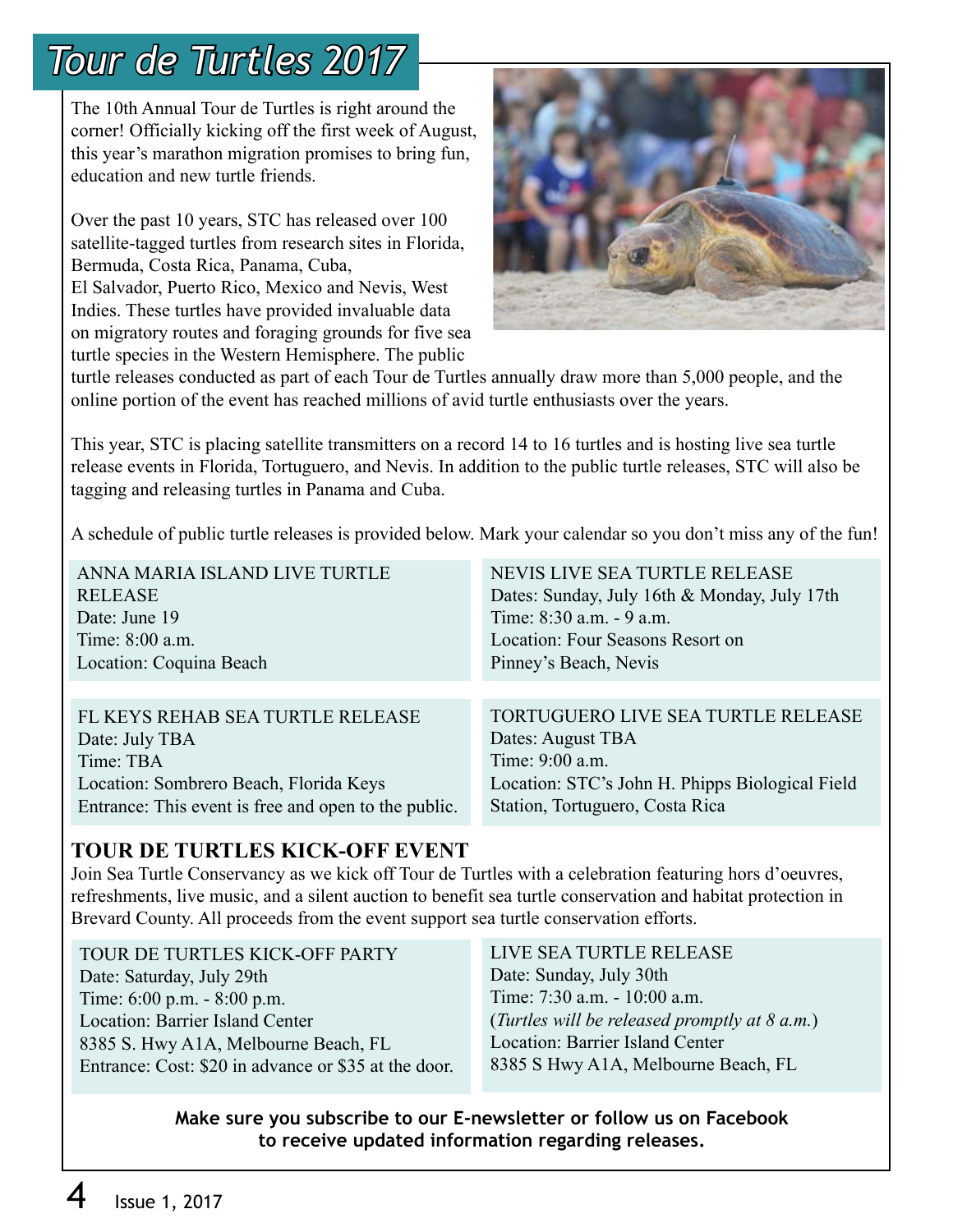# *Lighting Program Update*



Before and after photos of pool lighting at a condo retrofitted as part of STC's Phase II Sea Turtle Lighting Project

 Gulf Environmental Benefit Fund has supported turtle-friendly bulbs and fixtures. Since 2014, STC has worked with private property owners the Florida Panhandle to reduce hatchling disorientation caused by beachfront lights. Funding from the National Fish and Wildlife Foundation's STC's efforts to retrofit lights using the newest sea

 Phase I of the project, which concluded last year, counties and removed 4,491 unshielded fixtures and focused on properties in Gulf, Walton and Franklin white lights. Nesting habitats in front of these properties were darkened significantly, and data shows the rate of hatchling disorientation went from 50 percent of all nests to 0 percent after the retrofits.

Phase II of the project, underway now, is retrofitting beachfront properties in Bay, Okaloosa, Santa Rosa and Escambia counties—also in the Panhandle.

As part of the project, earlier this year STC began conducting sea turtle lighting workshops for code enforcement and building professionals in Bay, Okaloosa and Escambia counties. The workshops have been well attended and helped increase awarness among participants about sea turtle biology, turtle lighting laws and best management practices for retrofitting exterior beachfront lights.

STC is also hosting a workshop on lighting at the International Sea Turtle Symposium in Las Vegas in April. Later in the year, STC will conduct 12 more lighting workshops for builders and code enforcement personnel around Florida, thanks to a grant from the Florida Sea Turtle Grants Program. For more information about STC's lighting program, visit *www.conserveturtles.org*

> **By Stacey Marquis** *STC Lighting Specialist*

## *Summer Spotlight*

### **Eco Explorers Camp 2017**

This special summer camp hosted by STC is where children make connections with ocean-to lagoon-habitats and wildlife while sharing fun adventures on the water! Camps sessions take place June 5-9, 12-16, 19-23, and 26-30 from 9 AM to 3 PM at the Barrier Island Center in Melbourne Beach, Florida. The cost is \$325 and is limited to 13 children each week. To enroll, email *donnalee@conserveturtles.org*

or call 321-723-3556.





Activities include Talkin' Turtles, Island Crusin', Ocean Treasures, Sea Discoveries, Lagoon Treasures, Ocean Motion, Lovin' the Lagoon, and Critter Encounters.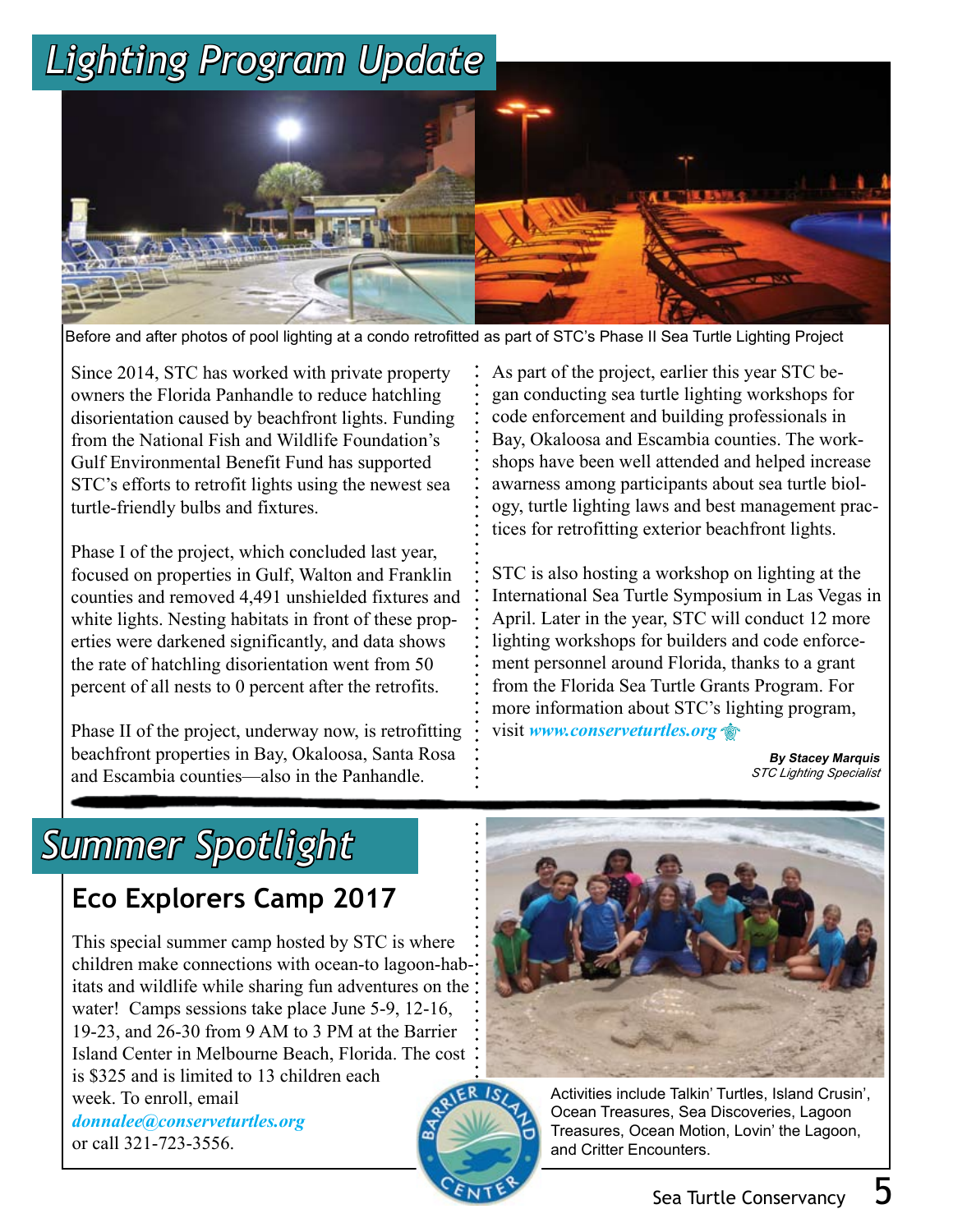## *Legislative Update*

### **2017 STC Legislative News**

Several bills introduced to the 2017 Florida Legislature could impact sea turtles. STC is actively monitoring each bill and intervening where appropriate to maintain or increase protections for sea turtles. As this issue of the *Velador* goes to print, the legislature is at the halfway point of its 60-day session, so most of these issues will have been resolved by the time this article is read.

House Bill 1375 proposes big changes to Florida's Specialty License Plate (SLP) Program, including a provision that would "standardize" the design for all plates. If passed, attractive and popular tags like the Sea Turtle License Plate would be redesigned using a standard template with a plain background, letters

on one side and just a small graphic depicting the cause on the other side. We believe this would be the death knell of the SLP Program.

Market research shows the main reason people are willing to pay extra

money for a specialty tag is because they like the way they look on their vehicles. If the tags are no longer attractive, sales would decrease rapidly and all the great programs supported by the Sea Turtle Specialty Plate would suffer. For example, Florida's Marine Turtle Protection Program, which is funded almost entirely by the turtle tag, would see severe budget cuts. It would also mean less money for the Sea Turtle Grants Program, which supports many important research, education and conservation projects around Florida. STC is lobbying hard against this legislation and collaborating with numerous partners in the sea turtle community and other groups with specialty tags. Collectively, we are demanding that the language about standardizing tag designs is stricken from the bill. As of this writing, we are hopeful that the bill's sponsors will amend the legislation as requested. We especially want to thank all the "turtle folks" that have been contacting their legislators about this bad bill. We have heard from a number of legislators who acknowledge receiving a flood of calls and emails from turtle advocates.



Senate Bill 1590, sponsored by Sen. Jack Latvala, is this year's "beach bill." Local governments must apply to the state's Beach Management Funding Assistance Program when they want matching

> projects (dune enhancement, beach nourishment and inlet management) from \$30 million to \$50 million.

For the third consecutive year, the legislature is considering a bill to limit disposable, single-use plastic

bags like those used by most grocery stores. House Bill 93 and Senate Bill 162 would allow municipalities with populations under 100,000 to create a pilot program to regulate or ban disposable plastic bags. Plastic bags are ubiquitous in the coastal environment and can be mistaken as food by sea turtles and other sea life. Thirty eight coastal municipalities have passed resolutions in support of this legislation; unfortunately the bills are being opposed by the retail industry. The Senate bill still has a chance of passing, but the House bill has stalled. STC commends the effort to regulate single-use plastic bags, which has been spearheaded by the Surfrider Foundation, and encourages Floridians to support this forward-thinking legislation.

Senate Bill 1228 and House Bill 1031 would increase the penalty for wrongly possessing any species of marine turtle, hatchlings or their body parts to a third degree felonies. This would fix a glitch in the existing sentancing guidlines and ensures the crime is a level 3 offense.

> *By Gary Appelson Coastal Policy Coordinator*

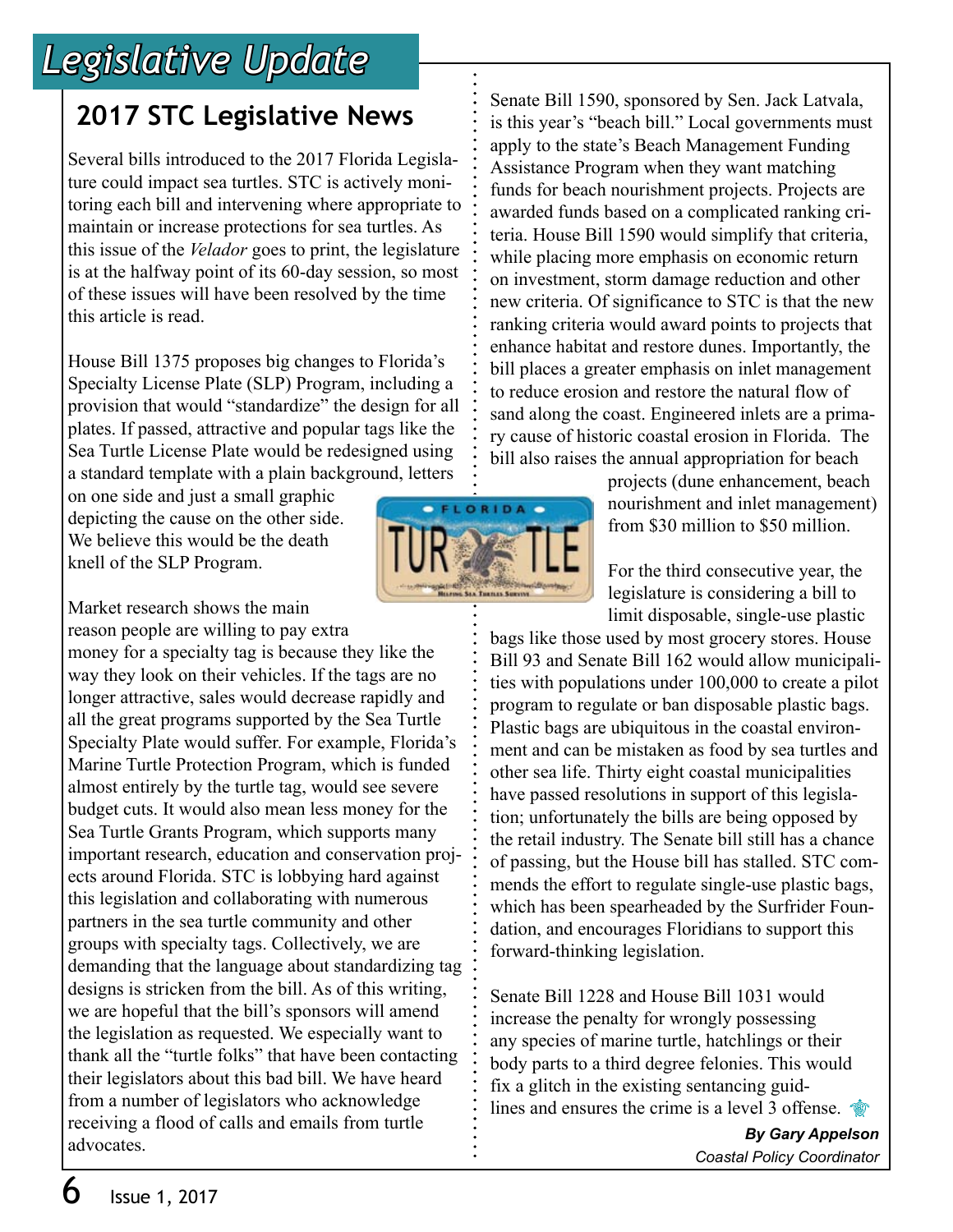## *Membership*

#### Adopted Turtles Return to Tortuguero

Each year from July to September, Sea Turtle Conservancy researchers tag and collect data on green turtles that nest on the beaches of Tortuguero, Costa Rica. Many of these turtles are "adopted" by individuals or families in a symbolic show of support for STC's work. If a turtle that you or your family sponsored was observed on the beach during the 2016 nesting season, your name will appear in list below:

Victor Armendariz Steve and Barbara Astoria Donna Augustin Elizabeth Bauer Mitch Berk Ann & Inga-Lena Beyer/Schutz Gabrielle Bolton Judy & Alan Brainard Walter & Evelyn Bristol Warwick Lorne Brown Samuel Ceuninck Janel Cherry Cris Currie Decking Family Lisa DeLiso Depaepe Family Oscar Dewitt Rosa Diaz Suzy Drewett Olwe Ernst Josua Ewald Susan Faust Brittany Frame Jean-Sebastien Gagnon Joshua Gallo Amanda Glass George Gring Andrea & Eva Hafner Sarah Helgesen Hooning Family Iona Hugo Ryan Inman Janssen Family Junesharyn Kennedy Barbara Kimbell

Nicole Koerner Nora Kosakowski Leona LaBasco Leigh Ann Lazar Allison Loftis Loging Family Michael Mason Carolyn McKnight Tracey Morrison Bettina Munderich Olivia Nath Jackson Nath Courtney Peterson Charli & Anders Plant Ken Rahn Vicky & Grant Reeves Marilyn Rudin

Richard Testut Clair Roberts Eunice Roberts Henry & Samuel Rosenzweig Lea Ruesing Celine Schwarz Talea Shakun-Berkelhammer Mason Smith Koos Solleveld Mandy Stango Kate Stout Kristin Swift Laura Trombley Seneca Turnbull Zeke White Molly, Elise, Josie and Gigi Zachary